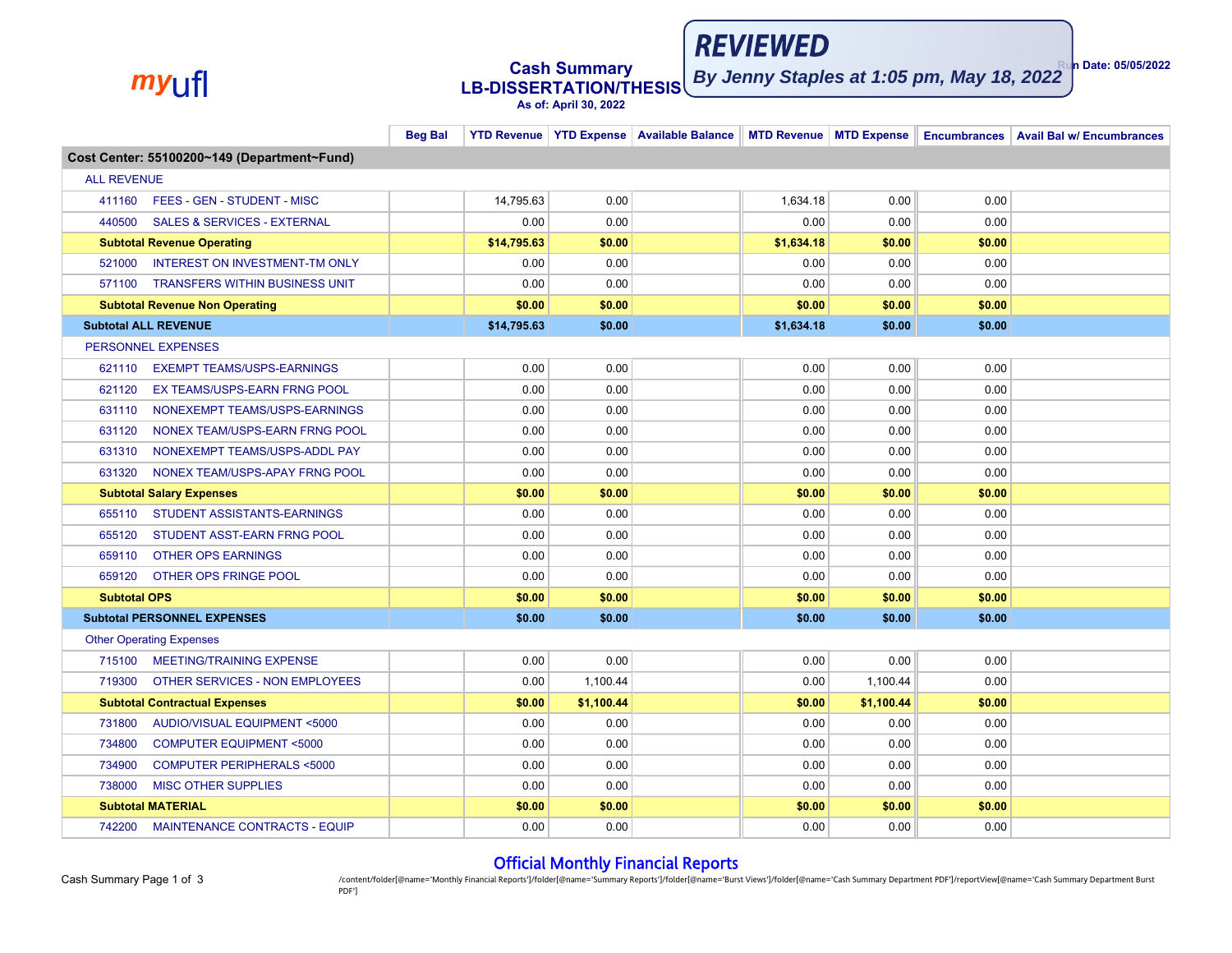

## *my*ufl **Cash Summary LB-DISSERTATION/THESIS As of: April 30, 2022**

|                                                     | <b>Beg Bal</b> |             |             |             |            |            |        | YTD Revenue   YTD Expense   Available Balance   MTD Revenue   MTD Expense   Encumbrances   Avail Bal w/ Encumbrances |
|-----------------------------------------------------|----------------|-------------|-------------|-------------|------------|------------|--------|----------------------------------------------------------------------------------------------------------------------|
| Cost Center: 55100200~149 (Department~Fund)         |                |             |             |             |            |            |        |                                                                                                                      |
| RPR/MAINT-COMPUTER/ELECTRONICS<br>742400            |                | 0.00        | 4,372.00    |             | 0.00       | 0.00       | 0.00   |                                                                                                                      |
| <b>Subtotal Repairs and Maintenance</b>             |                | \$0.00      | \$4,372.00  |             | \$0.00     | \$0.00     | \$0.00 |                                                                                                                      |
| <b>IN STATE TRAVEL</b><br>771100                    |                | 0.00        | 0.00        |             | 0.00       | 0.00       | 0.00   |                                                                                                                      |
| <b>OUT OF STATE TRAVEL</b><br>771200                |                | 0.00        | 0.00        |             | 0.00       | 0.00       | 0.00   |                                                                                                                      |
| <b>Subtotal TRAVEL EXPENSES</b>                     |                | \$0.00      | \$0.00      |             | \$0.00     | \$0.00     | \$0.00 |                                                                                                                      |
| <b>FURNITURE &amp; EQUIPMENT &gt;4999</b><br>781100 |                | 0.00        | 65,628.00   |             | 0.00       | 0.00       | 0.00   |                                                                                                                      |
| <b>Subtotal Capital Asset Purchase</b>              |                | \$0.00      | \$65,628.00 |             | \$0.00     | \$0.00     | \$0.00 |                                                                                                                      |
| 791000<br><b>MEMBERSHIPS &amp; DUES</b>             |                | 0.00        | 0.00        |             | 0.00       | 0.00       | 0.00   |                                                                                                                      |
| <b>RENTALS - OTHER</b><br>792900                    |                | 0.00        | 0.00        |             | 0.00       | 0.00       | 0.00   |                                                                                                                      |
| <b>OFFSET PRINTING</b><br>793200                    |                | 0.00        | 0.00        |             | 0.00       | 0.00       | 0.00   |                                                                                                                      |
| <b>SPECIALTY PRINTING</b><br>793300                 |                | 0.00        | 0.00        |             | 0.00       | 0.00       | 0.00   |                                                                                                                      |
| 793900<br><b>PUBLISHING FEES</b>                    |                | 0.00        | 0.00        |             | 0.00       | 0.00       | 0.00   |                                                                                                                      |
| <b>POSTAGE</b><br>794000                            |                | 0.00        | 0.00        |             | 0.00       | 0.00       | 0.00   |                                                                                                                      |
| ADMIN OH-GENERAL ADMIN<br>813110                    |                | 0.00        | 0.00        |             | 0.00       | 0.00       | 0.00   |                                                                                                                      |
| <b>ADMIN OH-INFO TECH</b><br>813200                 |                | 0.00        | 0.00        |             | 0.00       | 0.00       | 0.00   |                                                                                                                      |
| <b>Subtotal OTHER</b>                               |                | \$0.00      | \$0.00      |             | \$0.00     | \$0.00     | \$0.00 |                                                                                                                      |
| <b>Subtotal Other Operating Expenses</b>            |                | \$0.00      | \$71,100.44 |             | \$0.00     | \$1,100.44 | \$0.00 |                                                                                                                      |
| Total 55100200~149 (Department~Fund)                | \$74,005.26    | \$14,795.63 | \$71,100.44 | \$17,700.45 | \$1,634.18 | \$1,100.44 | \$0.00 | \$17,700.45                                                                                                          |

### Official Monthly Financial Reports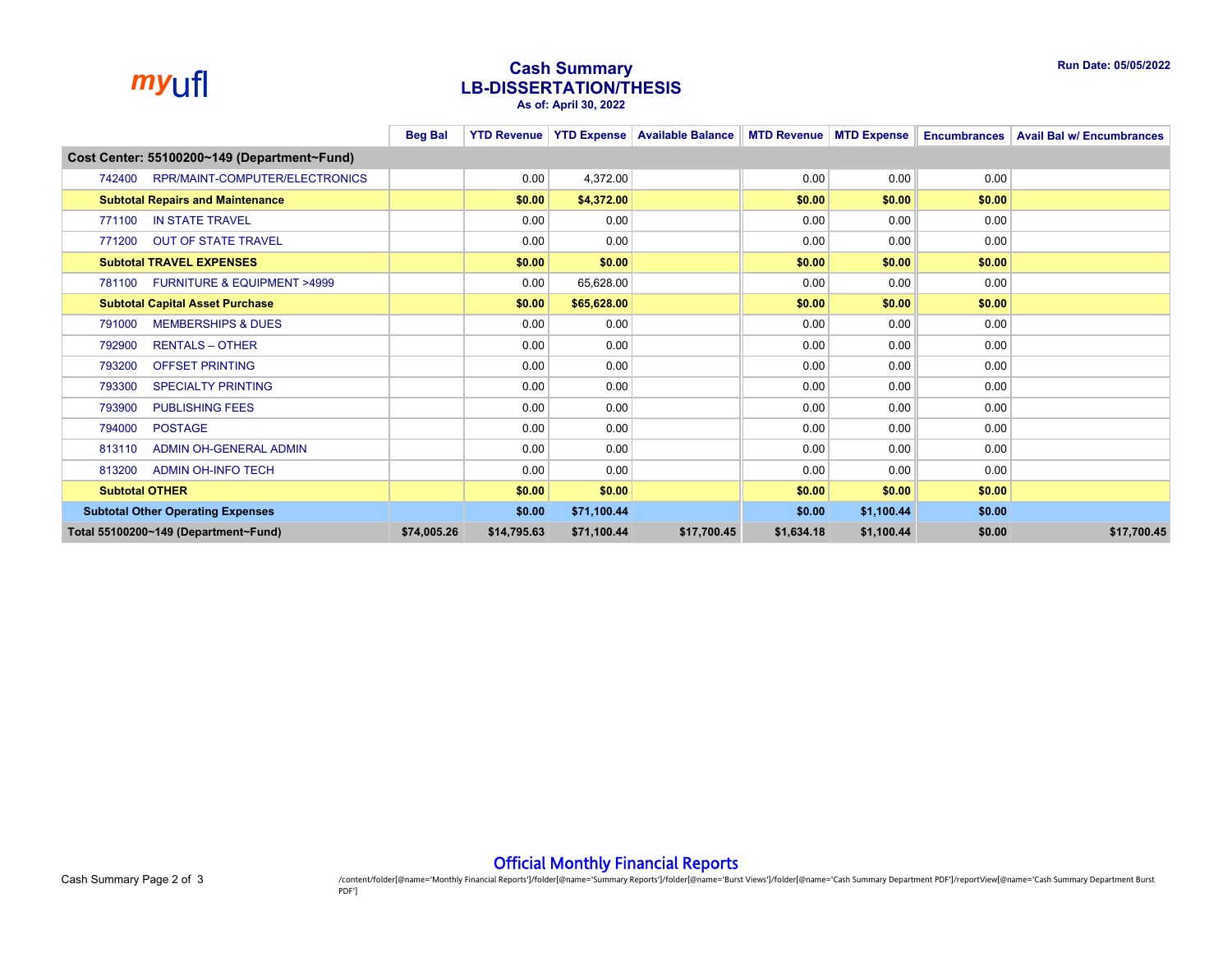

## *my*ufl **Cash Summary LB-DISSERTATION/THESIS As of: April 30, 2022**

|                                                 | <b>Beg Bal</b> |             |             |             |            |            |        | YTD Revenue YTD Expense Available Balance MTD Revenue MTD Expense Encumbrances Avail Bal w/ Encumbrances |  |
|-------------------------------------------------|----------------|-------------|-------------|-------------|------------|------------|--------|----------------------------------------------------------------------------------------------------------|--|
| Cost Center: 55100200~159 (Department~Fund)     |                |             |             |             |            |            |        |                                                                                                          |  |
| <b>ALL REVENUE</b>                              |                |             |             |             |            |            |        |                                                                                                          |  |
| 411160 FEES - GEN - STUDENT - MISC              |                | 0.00        | 0.00        |             | 0.00       | 0.00       | 0.00   |                                                                                                          |  |
| <b>Subtotal Revenue Operating</b>               |                | \$0.00      | \$0.00      |             | \$0.00     | \$0.00     | \$0.00 |                                                                                                          |  |
| <b>INTEREST ON INVESTMENT-TM ONLY</b><br>521000 |                | 0.00        | 0.00        |             | 0.00       | 0.00       | 0.00   |                                                                                                          |  |
| <b>Subtotal Revenue Non Operating</b>           |                | \$0.00      | \$0.00      |             | \$0.00     | \$0.00     | \$0.00 |                                                                                                          |  |
| <b>Subtotal ALL REVENUE</b>                     |                | \$0.00      | \$0.00      |             | \$0.00     | \$0.00     | \$0.00 |                                                                                                          |  |
| PERSONNEL EXPENSES                              |                |             |             |             |            |            |        |                                                                                                          |  |
| <b>STUDENT ASSISTANTS-EARNINGS</b><br>655110    |                | 0.00        | 0.00        |             | 0.00       | 0.00       | 0.00   |                                                                                                          |  |
| STUDENT ASST-EARN FRNG POOL<br>655120           |                | 0.00        | 0.00        |             | 0.00       | 0.00       | 0.00   |                                                                                                          |  |
| <b>OTHER OPS EARNINGS</b><br>659110             |                | 0.00        | 0.00        |             | 0.00       | 0.00       | 0.00   |                                                                                                          |  |
| 659120<br>OTHER OPS FRINGE POOL                 |                | 0.00        | 0.00        |             | 0.00       | 0.00       | 0.00   |                                                                                                          |  |
| <b>Subtotal OPS</b>                             |                | \$0.00      | \$0.00      |             | \$0.00     | \$0.00     | \$0.00 |                                                                                                          |  |
| <b>Subtotal PERSONNEL EXPENSES</b>              |                | \$0.00      | \$0.00      |             | \$0.00     | \$0.00     | \$0.00 |                                                                                                          |  |
| <b>Other Operating Expenses</b>                 |                |             |             |             |            |            |        |                                                                                                          |  |
| 771200 OUT OF STATE TRAVEL                      |                | 0.00        | 0.00        |             | 0.00       | 0.00       | 0.00   |                                                                                                          |  |
| <b>Subtotal TRAVEL EXPENSES</b>                 |                | \$0.00      | \$0.00      |             | \$0.00     | \$0.00     | \$0.00 |                                                                                                          |  |
| <b>SPECIALTY PRINTING</b><br>793300             |                | 0.00        | 0.00        |             | 0.00       | 0.00       | 0.00   |                                                                                                          |  |
| <b>PUBLISHING FEES</b><br>793900                |                | 0.00        | 0.00        |             | 0.00       | 0.00       | 0.00   |                                                                                                          |  |
| <b>TRANSFERS WITHIN BUSINESS UNIT</b><br>811000 |                | 0.00        | 0.00        |             | 0.00       | 0.00       | 0.00   |                                                                                                          |  |
| 819000<br>FICA ALTERNATIVE-TRANSFERS OUT        |                | 0.00        | 0.00        |             | 0.00       | 0.00       | 0.00   |                                                                                                          |  |
| <b>Subtotal OTHER</b>                           |                | \$0.00      | \$0.00      |             | \$0.00     | \$0.00     | \$0.00 |                                                                                                          |  |
| <b>Subtotal Other Operating Expenses</b>        |                | \$0.00      | \$0.00      |             | \$0.00     | \$0.00     | \$0.00 |                                                                                                          |  |
| Total 55100200~159 (Department~Fund)            | \$0.01         | \$0.00      | \$0.00      | \$0.01      | \$0.00     | \$0.00     | \$0.00 | \$0.01                                                                                                   |  |
| Total for Department: 55100200 \$74,005.27      |                | \$14,795.63 | \$71,100.44 | \$17,700.46 | \$1,634.18 | \$1,100.44 | \$0.00 | \$17.700.46                                                                                              |  |

### Official Monthly Financial Reports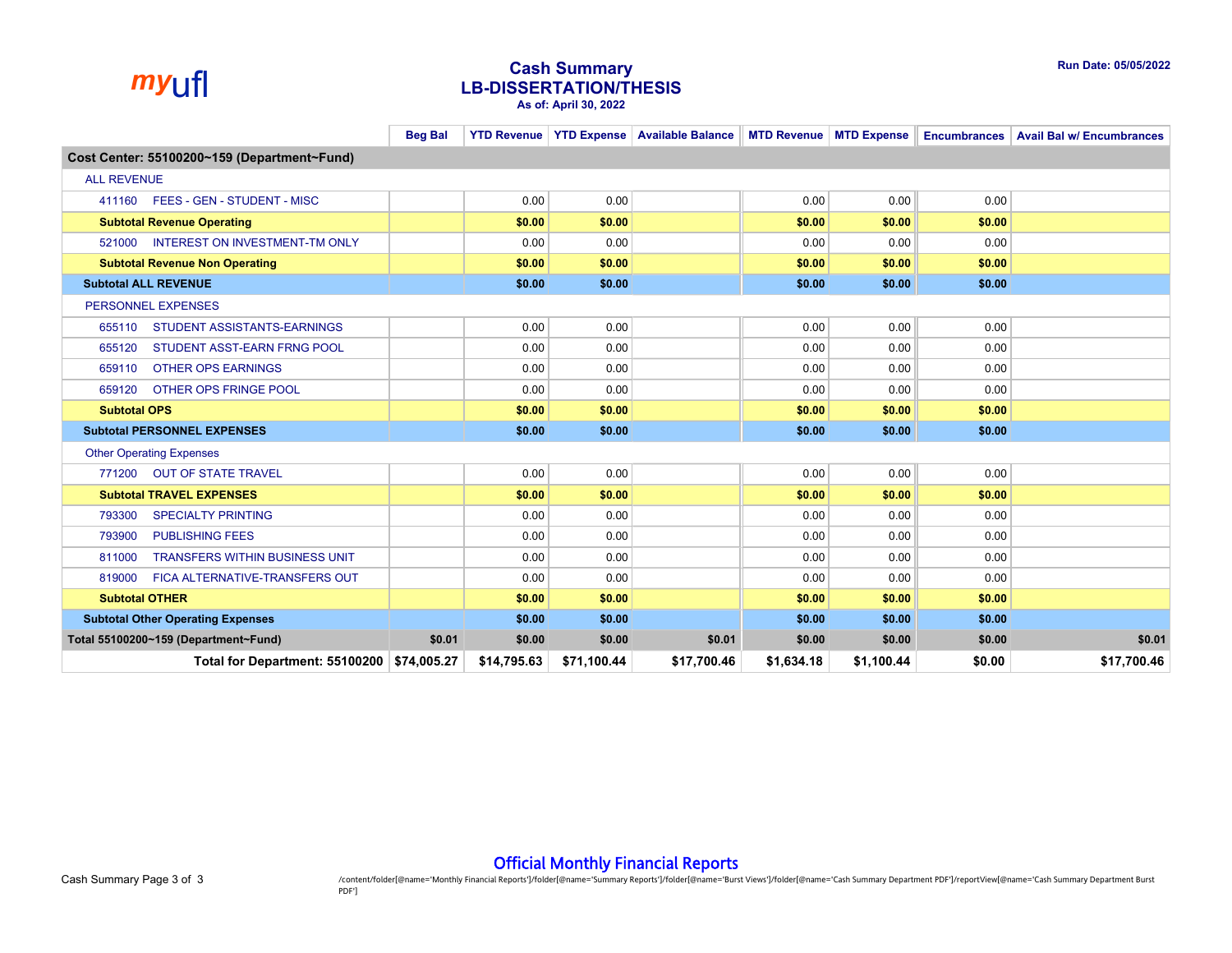

# *my*ufl **Transaction Detail LB-DISSERTATION/THESIS For Month Ending: April 30, 2022**

| <b>Acctg Date</b>                                     | Flex Code   UFID   CRIS |           | <b>Transaction ID</b>                                   | Encumbrance ID | ID | <b>Description Detail</b>                                                                    | <b>OnBase Doc</b> | Amount     |
|-------------------------------------------------------|-------------------------|-----------|---------------------------------------------------------|----------------|----|----------------------------------------------------------------------------------------------|-------------------|------------|
|                                                       |                         |           | Cost Center: 55100200~149 (Department~Fund)             |                |    |                                                                                              |                   |            |
| <b>ALL REVENUE: Revenue Operating</b>                 |                         |           |                                                         |                |    |                                                                                              |                   |            |
| 411160 FEES - GEN - STUDENT - MISC                    |                         |           |                                                         |                |    |                                                                                              |                   |            |
| $04/01/2022$ -                                        |                         |           | JE# UFLOR - SAFIN28769                                  | $\sim$         |    | STUDENT ADM/STUDENT FINANCIALS                                                               |                   | 102.18     |
| $04/04/2022$ -                                        |                         |           | JE# UFLOR - SAFIN32532                                  |                |    | STUDENT ADM/STUDENT FINANCIALS                                                               |                   | 109.60     |
| $04/05/2022$ -                                        |                         |           | JE# UFLOR - SAFIN32724                                  |                |    | STUDENT ADM/STUDENT FINANCIALS                                                               |                   | 51.20      |
| 04/06/2022                                            |                         |           | JE# UFLOR - SAFIN33042                                  |                |    | STUDENT ADM/STUDENT FINANCIALS                                                               |                   | 38.40      |
| $04/07/2022$ -                                        |                         |           | JE# UFLOR - SAFIN33326                                  |                |    | STUDENT ADM/STUDENT FINANCIALS                                                               |                   | 25.60      |
| $04/08/2022$ -                                        |                         | $\sim$    | JE# UFLOR - SAFIN33572                                  |                |    | STUDENT ADM/STUDENT FINANCIALS                                                               |                   | 51.20      |
| $04/11/2022$ -                                        |                         |           | JE# UFLOR - SAFIN33860                                  |                |    | STUDENT ADM/STUDENT FINANCIALS                                                               |                   | 89.60      |
| 04/12/2022                                            |                         |           | JE# UFLOR - SAFIN34480                                  |                |    | STUDENT ADM/STUDENT FINANCIALS                                                               |                   | 166.40     |
| $04/13/2022$ -                                        |                         |           | JE# UFLOR - SAFIN35301                                  |                |    | STUDENT ADM/STUDENT FINANCIALS                                                               |                   | 25.60      |
| $04/14/2022$ -                                        |                         |           | JE# UFLOR - SAFIN35599                                  |                |    | STUDENT ADM/STUDENT FINANCIALS                                                               |                   | 38.40      |
| $04/15/2022$ -                                        |                         | $\sim$    | JE# UFLOR - SAFIN36057                                  |                |    | STUDENT ADM/STUDENT FINANCIALS                                                               |                   | 91.20      |
| 04/18/2022                                            |                         |           | JE# UFLOR - SAFIN39855                                  |                |    | STUDENT ADM/STUDENT FINANCIALS                                                               |                   | 98.40      |
| 04/19/2022                                            |                         |           | JE# UFLOR - SAFIN40303                                  |                |    | STUDENT ADM/STUDENT FINANCIALS                                                               |                   | 129.60     |
| $04/20/2022$ -                                        |                         |           | JE# UFLOR - SAFIN40886                                  |                |    | STUDENT ADM/STUDENT FINANCIALS                                                               |                   | 104.00     |
| $04/21/2022$ -                                        |                         |           | JE# UFLOR - SAFIN41168                                  |                |    | STUDENT ADM/STUDENT FINANCIALS                                                               |                   | 89.60      |
| 04/22/2022                                            |                         |           | JE# UFLOR - SAFIN41451                                  |                |    | STUDENT ADM/STUDENT FINANCIALS                                                               |                   | 89.60      |
| $04/25/2022$ -                                        |                         |           | JE# UFLOR - SAFIN41802                                  |                |    | STUDENT ADM/STUDENT FINANCIALS                                                               |                   | 131.20     |
| 04/26/2022                                            |                         | $\sim$    | JE# UFLOR - SAFIN42191                                  | $\sim$         |    | STUDENT ADM/STUDENT FINANCIALS                                                               |                   | 45.60      |
| $04/27/2022$ -                                        |                         |           | JE# UFLOR - SAFIN43022                                  |                |    | STUDENT ADM/STUDENT FINANCIALS                                                               |                   | 85.60      |
| $04/28/2022$ -                                        |                         |           | JE# UFLOR - SAFIN43780                                  | $\sim$         |    | STUDENT ADM/STUDENT FINANCIALS                                                               |                   | 45.60      |
| $04/29/2022$ -                                        |                         |           | JE# UFLOR - SAFIN44060                                  |                |    | STUDENT ADM/STUDENT FINANCIALS                                                               |                   | 25.60      |
| Subtotal 411160 - FEES - GEN - STUDENT - MISC         |                         |           |                                                         |                |    |                                                                                              |                   | \$1,634.18 |
| <b>Subtotal ALL REVENUE</b>                           |                         |           |                                                         |                |    |                                                                                              |                   | \$1,634.18 |
| <b>Other Operating Expenses: Contractual Expenses</b> |                         |           |                                                         |                |    |                                                                                              |                   |            |
| 719300 OTHER SERVICES - NON EMPLOYEES                 |                         |           |                                                         |                |    |                                                                                              |                   |            |
|                                                       | $04/05/2022$ 5500DLS    | $\bullet$ | VCHR# UFLOR - V0775818                                  |                |    | INVOICE# 112022-2987   Ilmage Retrieval Inc - OnSite Tech travel 1/4-1/7/22   V0775818~UFLOR |                   | 1,100.44   |
|                                                       |                         |           | <b>Subtotal 719300 - OTHER SERVICES - NON EMPLOYEES</b> |                |    |                                                                                              |                   | \$1.100.44 |

#### Official Monthly Financial Reports

Transaction Detail Page 1 of 2 2 //content/folder[@name='Monthly Financial Reports']/folder[@name="Transaction Detail']/folder[@name="Burst Views']/folder[@name="Burst Views']/folder[@name="Department PDF']/reportView[@nam through 59999999']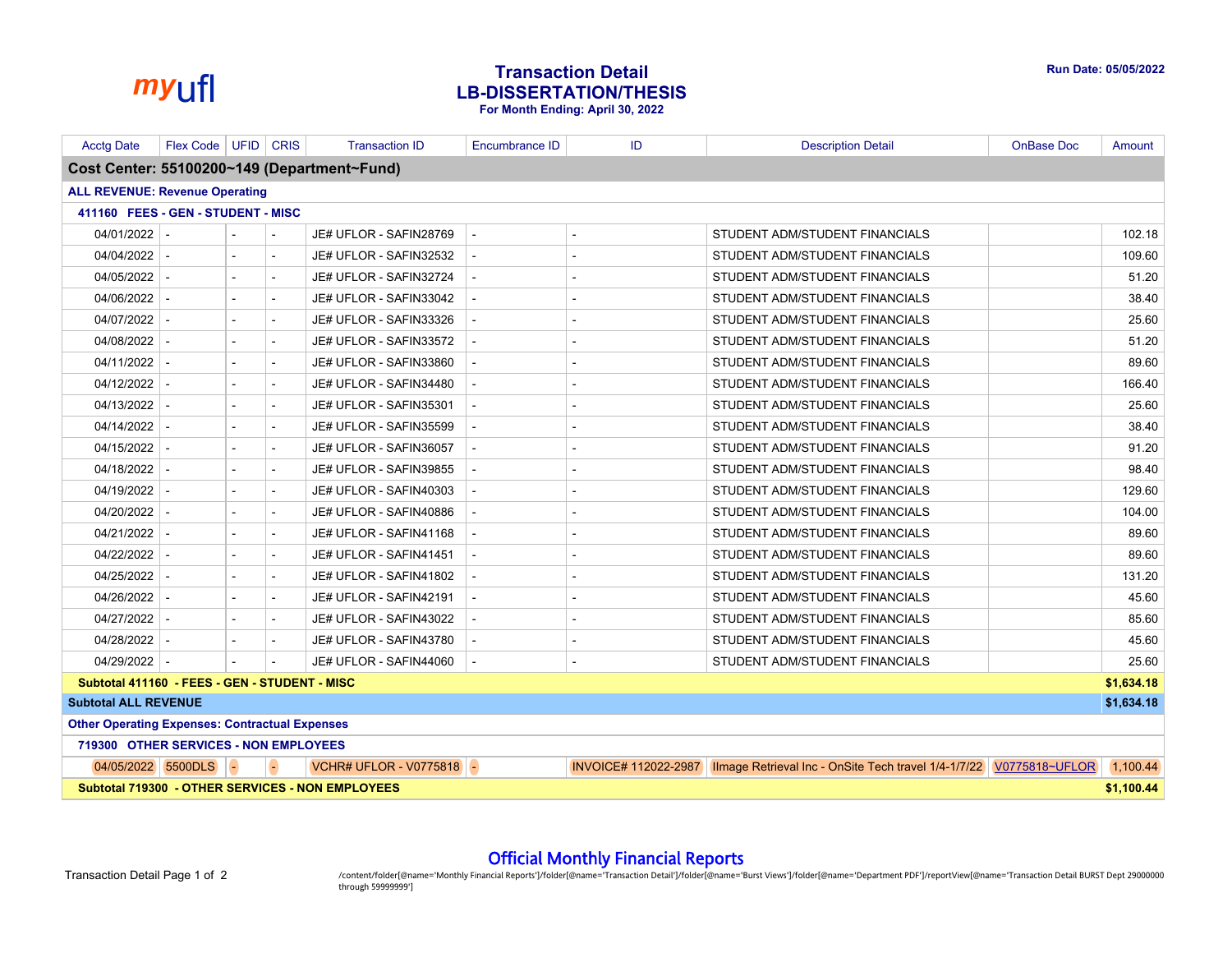# *my*ufl **Transaction Detail LB-DISSERTATION/THESIS For Month Ending: April 30, 2022**

| <b>Acctg Date</b>                           | Flex Code   UFID   CRIS |  |  | <b>Transaction ID</b> | Encumbrance ID | ID | <b>Description Detail</b> | <b>OnBase Doc</b> | Amount     |
|---------------------------------------------|-------------------------|--|--|-----------------------|----------------|----|---------------------------|-------------------|------------|
| Cost Center: 55100200~149 (Department~Fund) |                         |  |  |                       |                |    |                           |                   |            |
| <b>Subtotal Other Operating Expenses</b>    |                         |  |  |                       |                |    |                           |                   | \$1,100.44 |
| 55100200~149 (Department~Fund)              |                         |  |  |                       |                |    |                           | \$533.74          |            |

Official Monthly Financial Reports

Transaction Detail Page 2 of 2 2 /content/folder[@name='Monthly Financial Reports']/folder[@name="Transaction Detail']/folder[@name="Burst Views']/folder[@name="Burst Views']/folder[@name="Department PDF']/reportView[@name through 59999999']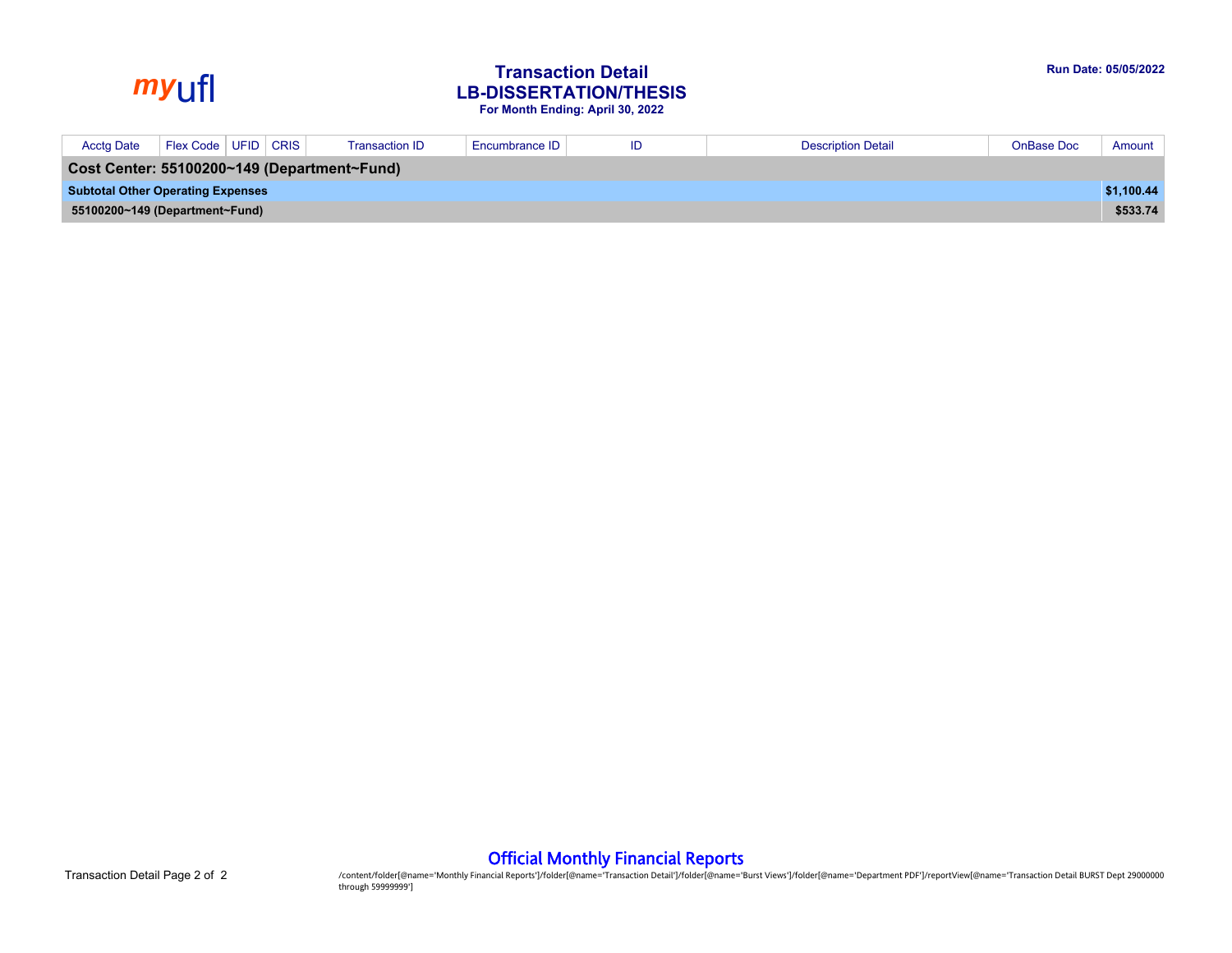

# **Invoice**

\$1,100.44

\$1,100.44

\$0.00

| DATE     | INVOICE #   |
|----------|-------------|
| 3/1/2022 | II2022-2987 |

#### **BILL TO**

University of Florida Attn: Gregory Krueger PO Box 117021 Gainesville, FL 32611

#### SHIP TO

University of Florida Attn: Evan Wack Room: Library West 1545 W University Ave Gainesville, FL 32611

**Total** 

**Payments/Credits** 

**Balance Due** 

| <b>GSA Contract Number</b><br>47QSMA21D08PD |                                            | P.O. NUMBER                                                                                                                                  | <b>TERMS</b>                                                                                                                                                                                   | <b>REP</b>              |  | F.O.B.        |  |  |  |
|---------------------------------------------|--------------------------------------------|----------------------------------------------------------------------------------------------------------------------------------------------|------------------------------------------------------------------------------------------------------------------------------------------------------------------------------------------------|-------------------------|--|---------------|--|--|--|
|                                             |                                            | 2200921570<br>Net 30                                                                                                                         |                                                                                                                                                                                                | ASJ                     |  |               |  |  |  |
| QTY                                         | <b>ITEM CODE</b>                           | <b>DESCRIPTION</b>                                                                                                                           |                                                                                                                                                                                                | PRICE EACH              |  | <b>AMOUNT</b> |  |  |  |
| 1                                           | GSA Open Market<br><b>CRRNT</b><br>5500DLS | Travel for Onsite Technician - January 4, 2022 through<br>January 7, 2022 - at cost<br>Dept 55010000<br>PO 2200921570<br>149 / 6800 / 781100 | As PO is fully utilized per attached email chain pay from<br>the same CF as the PO unencumbered. Attached<br>approvals from Laura Perry and Jenny Staples.<br>55100200 (Dissertation / Thesis) |                         |  |               |  |  |  |
|                                             |                                            |                                                                                                                                              |                                                                                                                                                                                                | <b>Subtotal</b>         |  | \$1,100.44    |  |  |  |
|                                             |                                            |                                                                                                                                              |                                                                                                                                                                                                | <b>Sales Tax (0.0%)</b> |  | \$0.00        |  |  |  |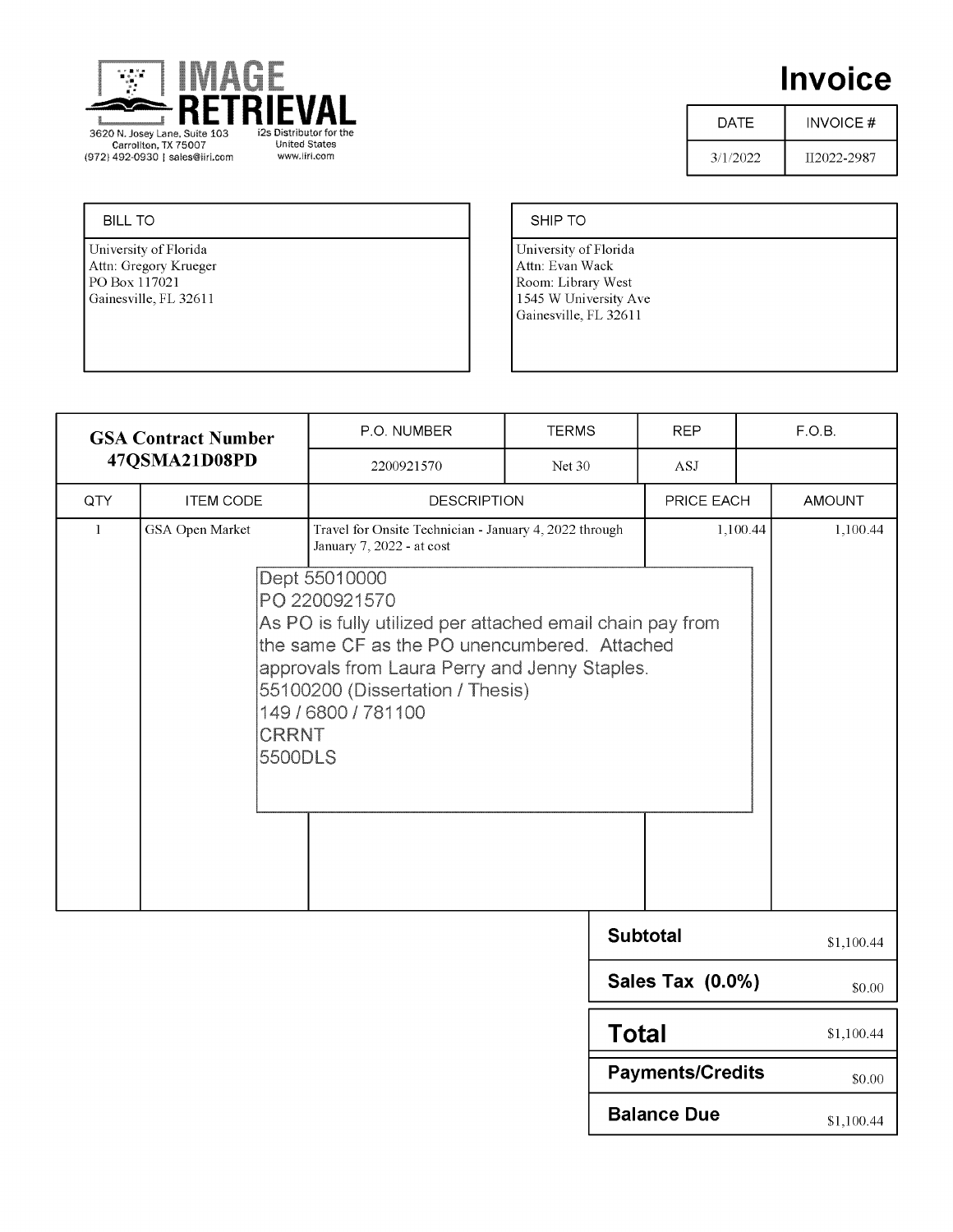### **Krueger, Greg**

| From:    | Staples, Jennifer L                                                          |
|----------|------------------------------------------------------------------------------|
| Sent:    | Monday, March 7, 2022 9:27 AM                                                |
| To:      | Krueger, Greg                                                                |
| Cc:      | Perry, Laura L                                                               |
| Subject: | RE: PERRY/WACK FW: Invoice II2022-2987 from IImage Retrieval, Inc - Expenses |

That shouldn't be an issue.

Thanks!

Jenny Staples Finance/Grants Accountant II **Business Services** University of Florida - George A. Smathers Libraries jstaples@ufl.edu 352-273-2518

From: Krueger, Greg Sent: Wednesday, March 2, 2022 9:42 AM To: Staples, Jennifer L <jsessions@uflib.ufl.edu> Cc: Perry, Laura L <lauraperry@ufl.edu> Subject: FW: PERRY/WACK FW: Invoice II2022-2987 from Ilmage Retrieval, Inc - Expenses

Hi Jenny,

Any issue that you know of using Dissertation/Thesis Aux funds to pay the attached? If so I can send instructions to upload to the portal and pay unencumbered using them.

| ,我们就要在这里的时候,我们就会在这里的时候,我们就会在这里的时候,我们就会在这里的时候,我们就会在这里的时候,我们就会在这里的时候,我们就会在这里的时候,我们<br><br>,我们就要在这里的时候,我们就会在这里的时候,我们就会在这里的时候,我们就会在这里的时候,我们就会在这里的时候,我们就会在这里的时候,我们就会在这里的时候,我们 | -------------------<br><br>                          |                                              | .<br>--------- | .<br>.<br>--------------------- | m<br><br>.<br>.<br>.<br> | .<br>.           |
|--------------------------------------------------------------------------------------------------------------------------------------------------------------------------|------------------------------------------------------|----------------------------------------------|----------------|---------------------------------|--------------------------|------------------|
| 14.4<br><br>. .<br><b>COLLEGE</b><br><br><b><i><u>ALCOHOL: 1999</u></i></b><br>$-11 - 11 - 11 - 11$<br>1.111<br>1.111                                                    | .<br><b>CONTRACTOR</b><br><b>ALC UNK</b><br>- 3<br>. | $100 - 100 = 100$<br>21, 21, 21<br>.<br>14.4 | - 11           |                                 | 1.1.11<br><br>$\sim$     | .<br>.<br>$\sim$ |

Please advise - thanks! Greg

# **Gregory Krueger**

Payroll / Procurement Specialist, DSA | Business Services University of Florida - George A. Smathers Libraries Room 407 g.krueger@ufl.edu | 352.273.2555 Monday-Wednesday 8 am-5 pm Thursday-Friday 7:45 am-4:15 pm (remote)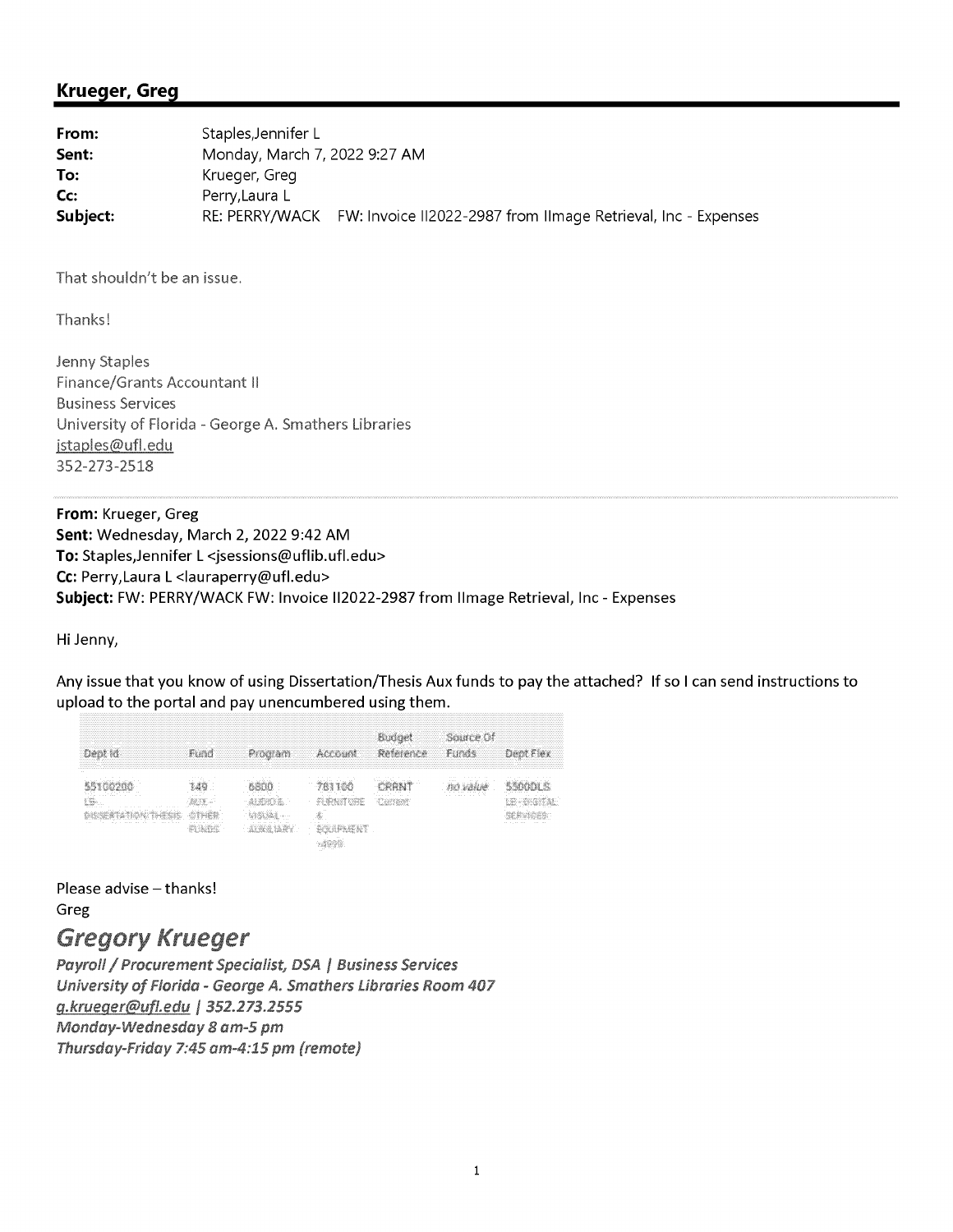From: Perry, Laura L Sent: Wednesday, March 2, 2022 9:35 AM To: Krueger, Greg <g.krueger@ufl.edu>; Wack, Evan M <ewack@ufl.edu> Subject: RE: PERRY/WACK FW: Invoice II2022-2987 from Ilmage Retrieval, Inc - Expenses

Greg,

I had thought the travel was included in the original quote but I see now that it wasn't. https://apps.uflib.ufl.edu/Grover/ApplicationSupportFiles/106705/GSA-i2s CopiBook V A1 XD Quote 8-24-2021.pdf

Can we use the same Dissertation/Thesis Auxiliary funds (55100200-149) to cover their travel? We used this fund to cover the majority of the costs for this purchase. According to the report Jennifer Staples provided last week, there is a balance of \$12,986.34.

Thanks, Laura

From: Krueger, Greg Sent: Wednesday, March 2, 2022 9:17 AM To: Perry, Laura L <lauraperry@ufl.edu>; Wack, Evan M <ewack@ufl.edu> Subject: PERRY/WACK FW: Invoice II2022-2987 from Ilmage Retrieval, Inc - Expenses

Hi Laura/Evan,

We received the attached invoice against PO 2200921570 IT Grover 106705. However the entire amount of the PO for \$84,351.00 has already been paid on Invoice 112021-2916.

Attached is another charge for Tech travel for \$1,100.44. 1) Is this authorized to pay? 2) If so what funding should it come from as the PO encumbrance is depleted?

Thanks, Greg

# **Gregory Krueger**

Payroll / Procurement Specialist, DSA | Business Services University of Florida - George A. Smathers Libraries Room 407 g.krueger@ufl.edu | 352.273.2555 Monday-Wednesday 8 am-5 pm Thursday-Friday 7:45 am-4:15 pm (remote)

From: pame@iiri.com <pame@iiri.com> Sent: Tuesday, March 1, 2022 4:35 PM To: Krueger, Greg <g.krueger@ufl.edu> Subject: Invoice II2022-2987 from Ilmage Retrieval, Inc - Expenses

**[External Email]** 

Ilmage Retrieval, Inc.

Invoice Due 03/31/2022 #2022-2987

Amount Due: \$1,100.44